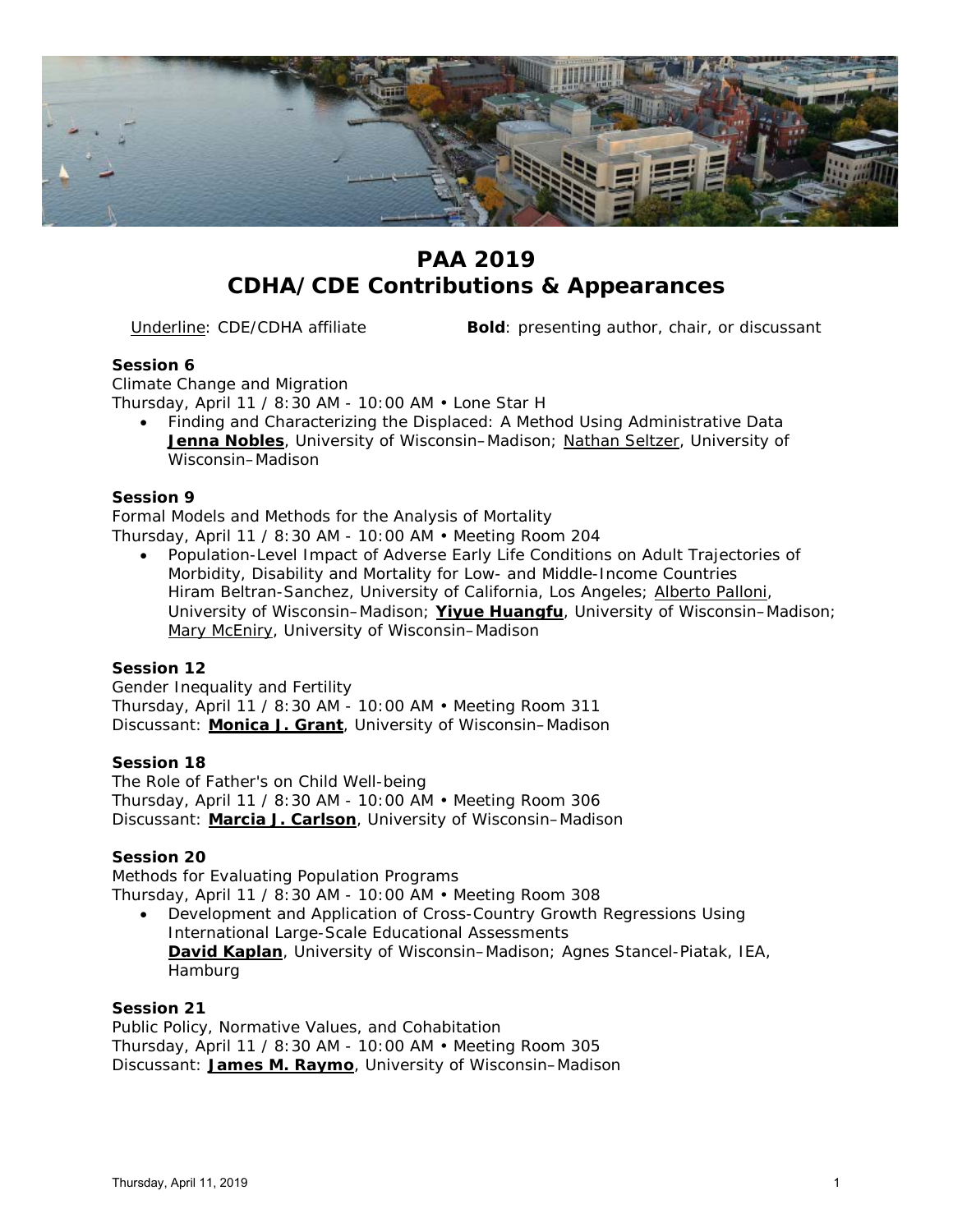Children & Youth

Thursday, April 11 / 10:00 AM - 11:30 AM • Griffin Hall

• "Racial Realignment of Time" and Disparities in Early-Onset Chronic Conditions **Linnea Evans**, University of Wisconsin–Madison

## **Session 38**

Intergenerational Processes in Population Health

Thursday, April 11 / 10:30 AM - 12:00 PM • Meeting Room 213

• Linking Kin Networks and Mortality in the Context of the U.S. Demographic Transition **Jessica Polos**, University of Wisconsin–Madison

#### **Session 40**

Race, Discrimination, and Health

Thursday, April 11 / 10:30 AM - 12:00 PM • Meeting Room 303

• Segregation and Violence Reconsidered: Do Whites Benefit From Residential Segregation?

**Julia Thomas**, University of Wisconsin–Madison; Michael Light, University of Wisconsin–Madison

#### **Session 42**

Educational Attainment and Labor Market Outcomes Thursday, April 11 / 10:30 AM - 12:00 PM • Meeting Room 301

• The Intersection of Gender and Education: Educational Expansion and Gender Inequality in a Comparative Perspective **Efrat Herzberg-Druker**, University of Wisconsin–Madison; Haya Stier, Tel Aviv Universit

#### **Session 48**

Gender, Race/Ethnicity, and Labor Markets Thursday, April 11 / 10:30 AM - 12:00 PM • Meeting Room 309

• Rising Black/White Disparities in Job Displacement, 1979–2015 **Elizabeth Wrigley-Field**, University of Minnesota, Twin Cities; Nathan Seltzer, University of Wisconsin–Madison

#### **Poster Session 3**

Population, Development, & the Environment; Data & Methods; Applied Demography Thursday, April 11 / 12:30 PM - 2:00 PM • Griffin Hall

- Data Resource: The Wisconsin Longitudinal Study **Carol Roan**, University of Wisconsin–Madison; Huey-Chi Chang, University of Wisconsin–Madison; Kamil Sicinski, University of Wisconsin–Madison
- Do Disasters Exacerbate Vulnerabilities More for the Already Vulnerable? A Case Study of Cyclone Pam's Influence on Social Vulnerability in Vanuatu **Hugh Roland**, University of Wisconsin–Madison

#### **Session 52**

Flash Session: Gender, Race/Ethnicity, and Health

Thursday, April 11 / 1:00 PM–2:30 PM • Lone Star A

• Re-Examining Racial Disparities in Health: Does Nonlabor Income Explain Health Disparities Between Black and White Adults **Tod G. Hamilton**, Princeton University; Fenaba Addo, University of Wisconsin–

Madison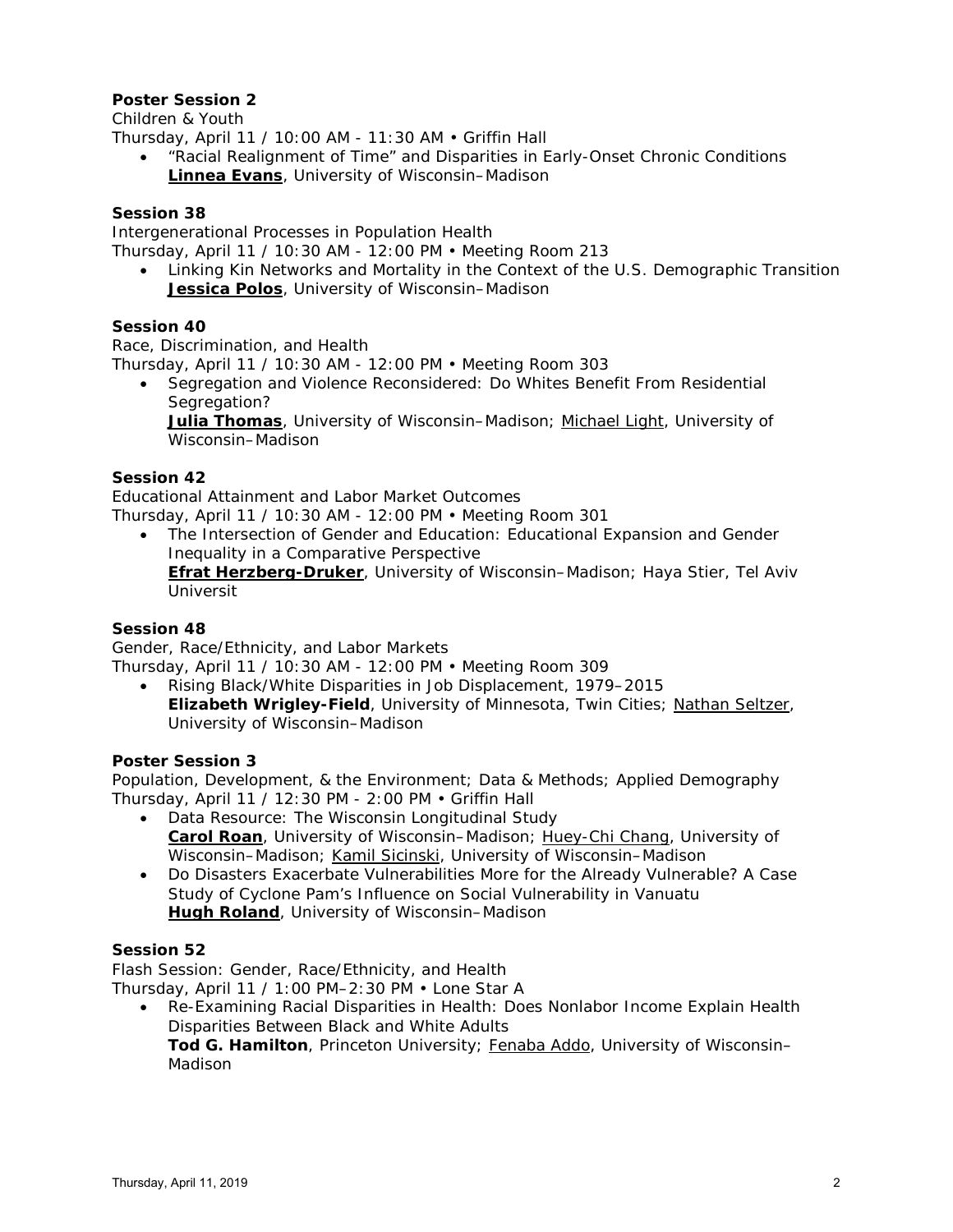Migration, Community Context, and Health

Thursday, April 11 / 1:00 PM - 2:30 PM • Lone Star F

• Does Destination Matter? Geographic Patterns of Immigrant Health in the United **States** 

**Leafia Ye**, University of Wisconsin–Madison; Michal Engelman, University of Wisconsin–Madison

#### **Session 57**

Consequences of Intergenerational Social and Educational Mobility Thursday, April 11 / 1:00 PM - 2:30 PM • Meeting Room 211/212 Discussant: **Theodore P. Gerber**, University of Wisconsin–Madison

#### **Session 73**

Demographic Dynamics, Environment and Development Thursday, April 11 / 1:00 PM - 2:30 PM • Meeting Room 309 Chair: **Esteban Quiñones**, University of Wisconsin–Madison

#### **Poster Session 4**

Marriage, Family, Households, & Unions Thursday, April 11 / 2:30 PM - 4:00 PM • Griffin Hall

- Potential Effects of a Self-support Reserve in Wisconsin Maria Cancian, Georgetown; **Molly Costanzo**, University of Wisconsin–Madison; Angela Guarin, University of Wisconsin–Madison; Leslie Hodges, University of Wisconsin–Madison; Daniel R. Meyer, University of Wisconsin–Madison
- Intergenerational Coresidence and Married Women's Life Satisfaction **Shiro Furuya**, University of Wisconsin–Madison; James M. Raymo, University of Wisconsin–Madison
- Trends in Educational Assortative Mating Among First Married and Remarried Women in Japan **Fumiya Uchikoshi**, University of Wisconsin–Madison; Shohei Yoda, National

Institute of Population and Social Security Research

• The Long-Term Effect of Nonstandard Employment on Child Well-being: Evidence From Three Generations in Japan **Jia Wang**, University of Wisconsin–Madison; James M. Raymo, University of Wisconsin–Madison

#### **Session 84**

Wellbeing of Mexican-Origin Children on Both Sides of the U.S./Mexico Border Thursday, April 11 / 3:00 PM - 4:30 PM • Meeting Room 204 Discussant: **Jenna Nobles**, University of Wisconsin–Madison

#### **Session 86**

Spatial Distribution of Diseases and Deaths

Thursday, April 11 / 3:00 PM - 4:30 PM • Meeting Room 203

• Infant Mortality across the Rural-Urban Gradient in the United States **Emily Shrider**, University of Wisconsin–Madison; H. Daphne Kuo, University of Wisconsin–Madison; Russell Kirby, University of South Florida; Amy Godecker, University of Wisconsin-Madison; Deborah Ehrenthal, University of Wisconsin-Madison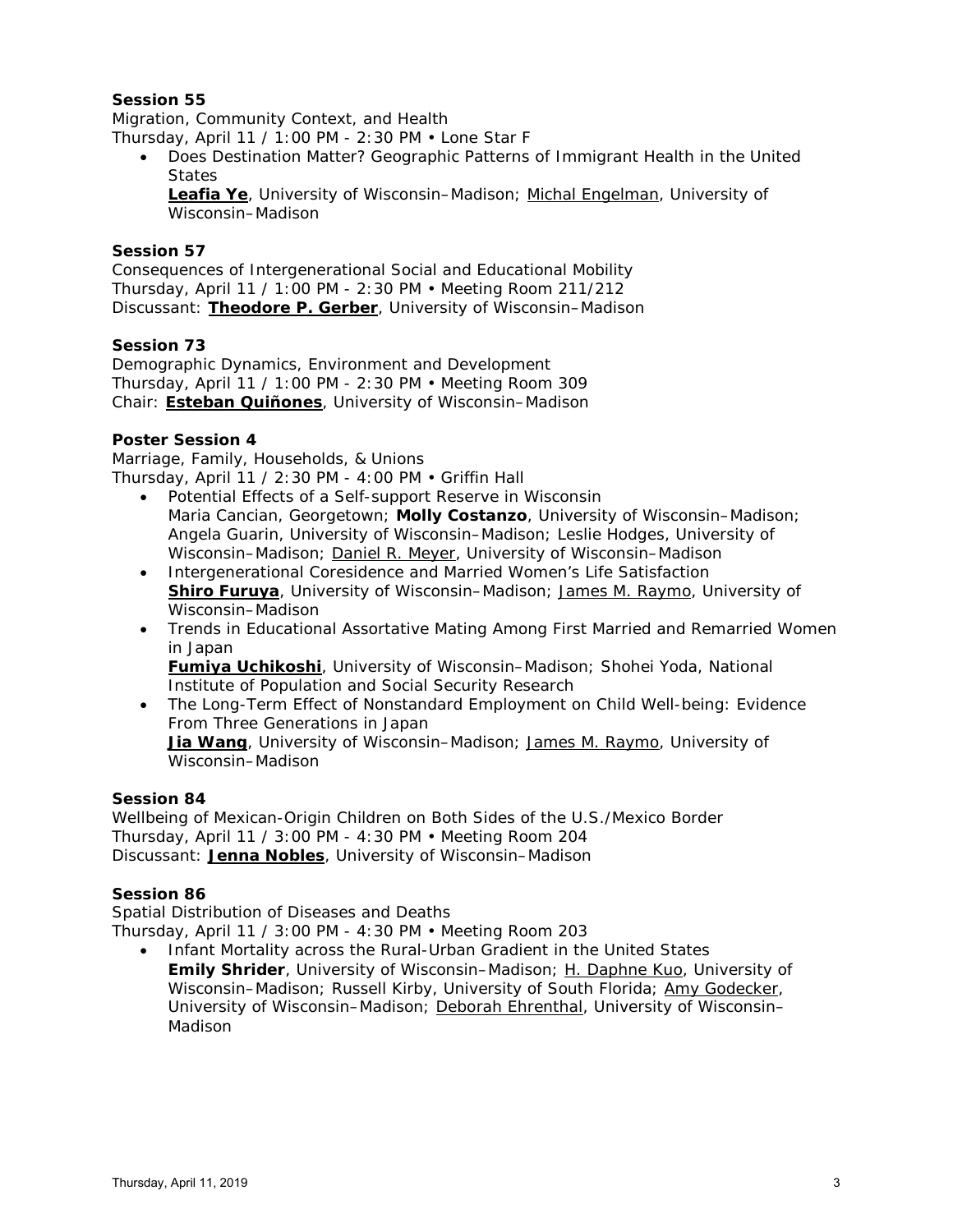Cross-National Studies of Retirement Policies and Processes Thursday, April 11 / 3:00 PM - 4:30 PM • Meeting Room 308

• Changes in Social Networks After Retirement: Comparison of the United States and European Countries **Won-tak Joo**, University of Wisconsin–Madison; Michal Engelman, University of Wisconsin-Madison; Jason Fletcher, University of Wisconsin-Madison

#### **Session 100**

Using Big Data in Population Research Thursday, April 11 / 5:00 PM - 6:30 PM • Lone Star A Discussant: **Jenna Nobles**, University of Wisconsin–Madison

#### **Session 104**

International Migration and Child Well-being Thursday, April 11 / 5:00 PM - 6:30 PM • Lone Star G

• Family Migration Context and Adolescent Family Formation Expectations **Sarah R. Hayford**, The Ohio State University; Monica J. Grant, University of Wisconsin–Madison; Jennifer Glick, Pennsylvania State University

#### **Session 120**

Marriage, Assortative Mating and Inequality Thursday, April 11 / 5:00 PM - 6:30 PM • Meeting Room 504 Chair and Discussant: **Christine R. Schwartz**, University of Wisconsin–Madison

#### **Session 121**

Population Processes, the Environment, and Energy Thursday, April 11 / 5:00 PM - 6:30 PM • Meeting Room 309 Discussant: **Esteban Quiñones**, University of Wisconsin–Madison

#### **CDE/CDHA Reception**

Rooftop Terrace, 12<sup>th</sup> Floor, Residence Inn/Courtyard Downtown/Convention Center 300 E. 4<sup>th</sup> [Street, Austin](https://goo.gl/maps/bxYvCfpdiWr)

Thursday, April 11 / 5:00 PM–7:00 PM

• Connect with CDE/CDHA affiliates past and present. Light refreshments will be provided and a cash bar will be available (the first one is on us!).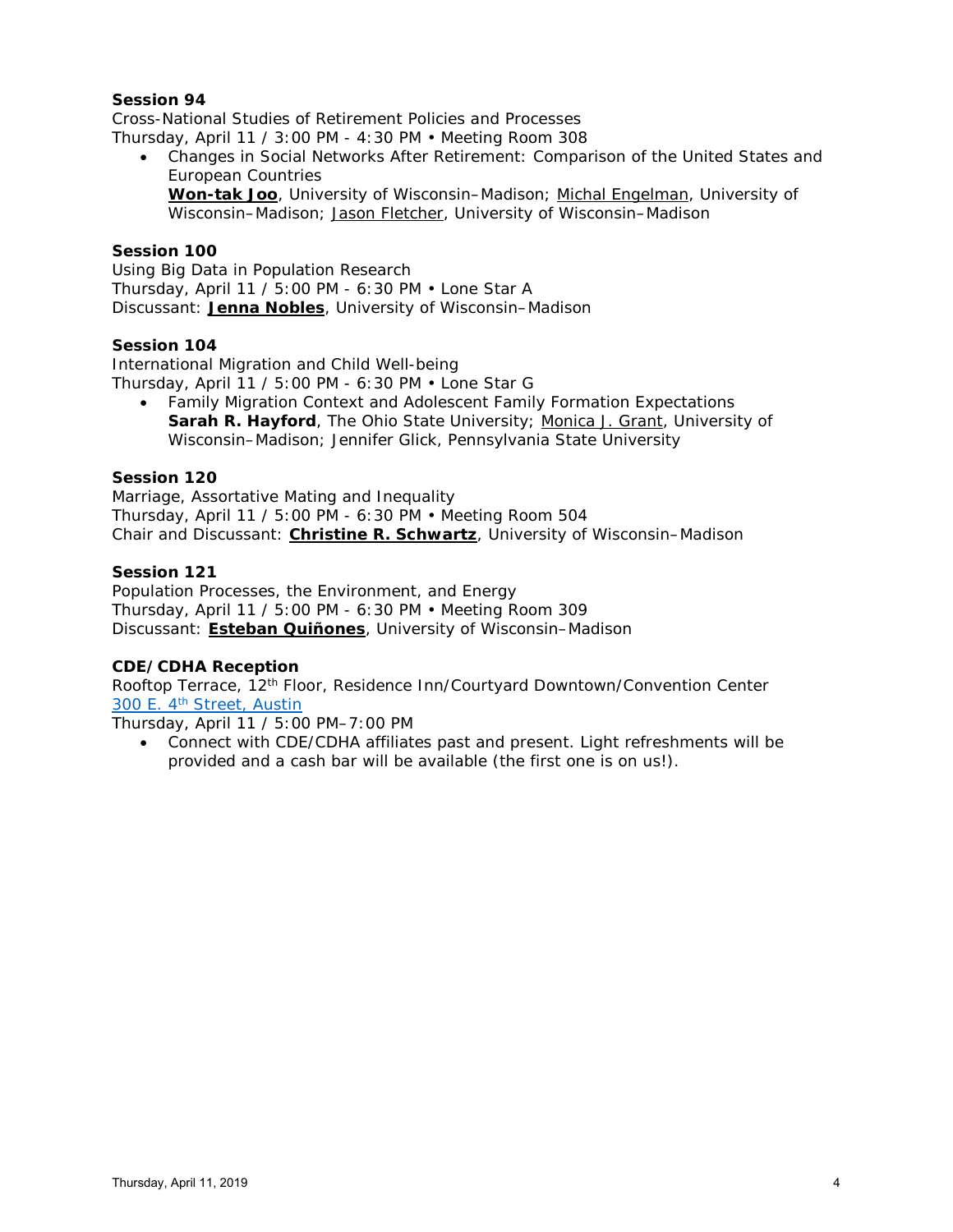Health & Mortality & Aging

Friday, April 12 / 8:00 AM - 9:30 AM • Griffin Hall

- The Moderating Role of Conscientiousness in the Relationship Between Education and Health in Later Life
	- **Jin Hyung Kim**, University of Wisconsin-Madison

#### **Session 123**

Flash Session: Geospatial Analysis in Applied Demography Friday, April 12 / 8:15 AM - 9:45 AM • Lone Star A Chair and Discussant: **Malia Jones**, University of Wisconsin–Madison

#### **Session 125**

The Nexus of Neighborhood and School Segregation Friday, April 12 / 8:15 AM - 9:45 AM • Lone Star C

• Sorting Into Neighborhoods and Schools: The Role of Density Regulations **Amrita Kulka**, University of Wisconsin–Madison

#### **Session 131**

Family Complexity and Diversity

Friday, April 12 / 8:15 AM - 9:45 AM • Meeting Room 204

• Family Complexity and Children's Behavior Problems Over Two U.S. Cohorts **Paula Fomby**, University of Michigan; Ariane Ophir, University of Wisconsin– Madison; Marcia J. Carlson, University of Wisconsin–Madison

#### **Session 144**

Migratory Responses to Climate Change in Viet Nam Friday, April 12 / 8:15 AM - 9:45 AM • Meeting Room 505

• Migratory Responses to Climate Change in Viet Nam **Rachel Rosenfeld**, University of Wisconsin–Madison

#### **Session 146**

Flash Session: Data Visualizations, Open Source, and Other Tools of Applied Demography Friday, April 12 / 10:15 AM - 11:45 AM • Lone Star A

Chair: **Malia Jones**, University of Wisconsin–Madison

• Building Contextual Data From Online Sources **Nathan Jones**

#### **Session 147**

Reducing Child Poverty by 50 Percent in 10 Years: The National Academies Report Friday, April 12 / 10:15 AM - 11:45 AM • Lone Star B Chair: **Timothy M. Smeeding**, University of Wisconsin–Madison

#### **Session 149**

Contraceptive Behavior in Developed Countries Friday, April 12 / 10:15 AM - 11:45 AM • Lone Star F

• Intersectionality and Intentionality: Contraceptive Use Survival Data From the Her Salt Lake Study

**Kelsey Wright**, University of Wisconsin–Madison

#### **Session 152**

Understanding the Determinants of Low Fertility

Friday, April 12 / 10:15 AM - 11:45 AM • Meeting Room 211/12

• **James M. Raymo**, University of Wisconsin–Madison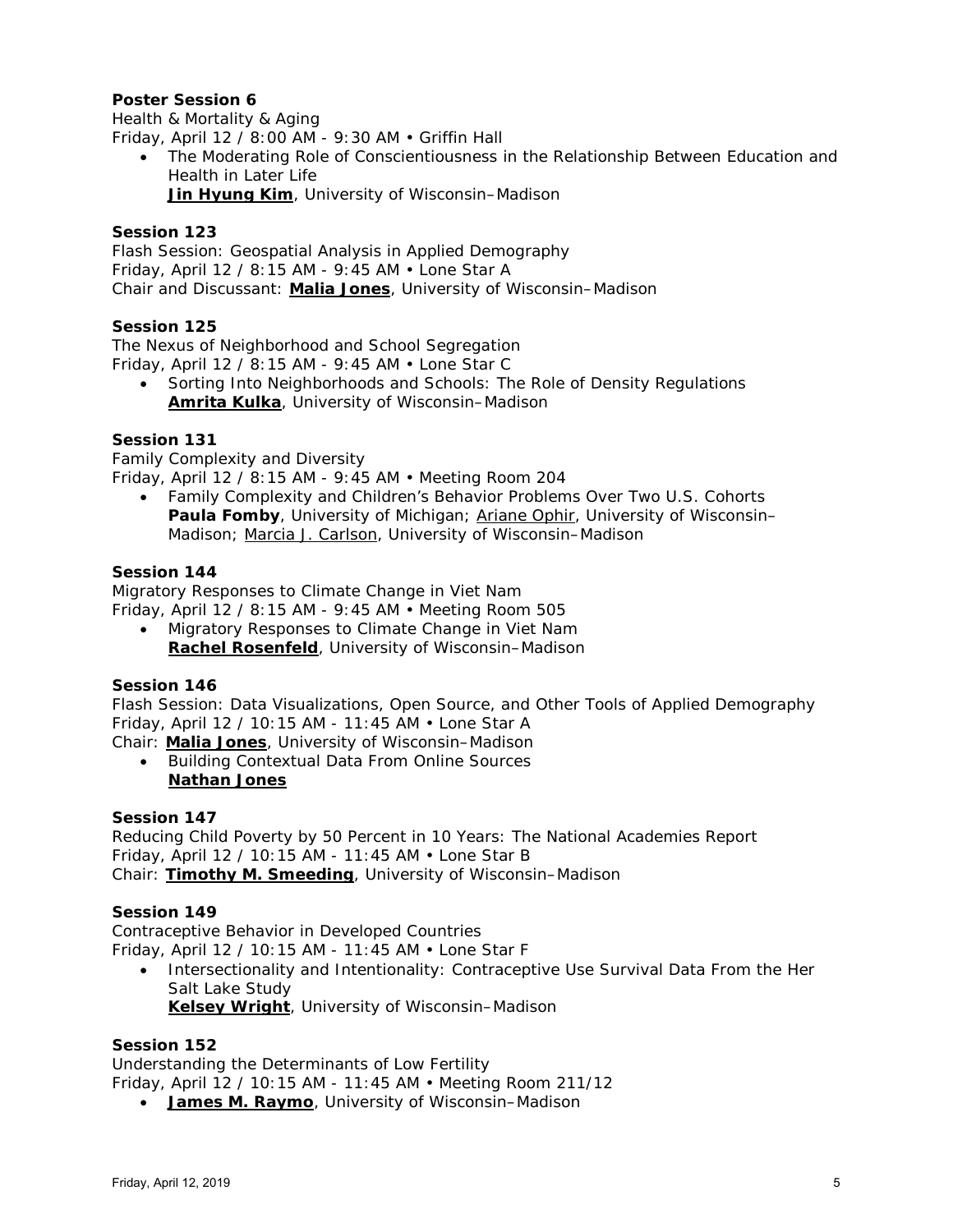Family Complexity and Diversity

Friday, April 12 / 10:15 AM - 11:45 AM • Meeting Room 204

- Opting Out of Coresidential Unions? Factors Predicting Singlehood in the Fourth Decade
	- **Xing Zhang**, University of Wisconsin–Madison; Sharon Sassler, Cornell University

#### **Session 166**

Race, Wealth, and Debt Friday, April 12 / 10:15 AM–11:45 AM • Meeting Room 310 Chair: **Fenaba Addo**, University of Wisconsin–Madison

#### **Poster Session 8**

Economy, Labor Force, Education, & Inequality Friday, April 12 / 12:30 PM–2:00 PM • Griffin Hall

- When Jobs Disappear or Become Unstable: Income Dynamics and Economic Wellbeing among Urban Households **Yixia Cai**, University of Wisconsin–Madison; Christopher T. Wimer, Columbia University; Lawrence M. Berger, University of Wisconsin–Madison
- The Causal Effect of Grandparental Overlap on Grandchildren's Cognitive Outcomes **Jingying He**, University of Wisconsin–Madison; Felix Elwert, University of Wisconsin–Madison; Peter Fallesen, Rockwool Foundation
- Diverging Destinies or Not? How Grandparents Moderate the Effects of Parental Socioeconomic Status on Early Childhood Development **Jingying He**, University of Wisconsin–Madison; Jia Wang, University of Wisconsin– Madison
- Employment Costs of an Increasing Minimum Wage for Workers with Disabilities **Katie Jajtner**, University of Wisconsin–Madison
- Trends in Occupational Segregation by Gender in Japan: The Role of Population Aging

Ryota Mugiyama, University of Tokyo; **Fumiya Uchikoshi**, University of Wisconsin-Madison

#### **Session 180**

Neighborhood and School Diversity: Drivers and Outcomes Friday, April 12 / 1:00 PM - 2:30 PM • Meeting Room 303

• The Impacts of Residential Integration on School Race and Ethnic Composition **Ankit Rastogi**, University of Wisconsin–Madison

## **Session 181**

Fathers and Families

Friday, April 12 / 1:00 PM - 2:30 PM • Meeting Room 304

- The Changing Demography of U.S. Fatherhood **Marcia J. Carlson**, University of Wisconsin–Madison; Paula Fomby, University of Michigan; Ariane Ophir, University of Wisconsin–Madison
- Doing What They Can? Low-Income Fathers Providing Informal Support to Their Nonresident Children Maria Cancian, Georgetown; Angela Guarin, University of Wisconsin–Madison; **Leslie**

Hodges, University of Wisconsin–Madison; Daniel R. Meyer, University of Wisconsin– Madison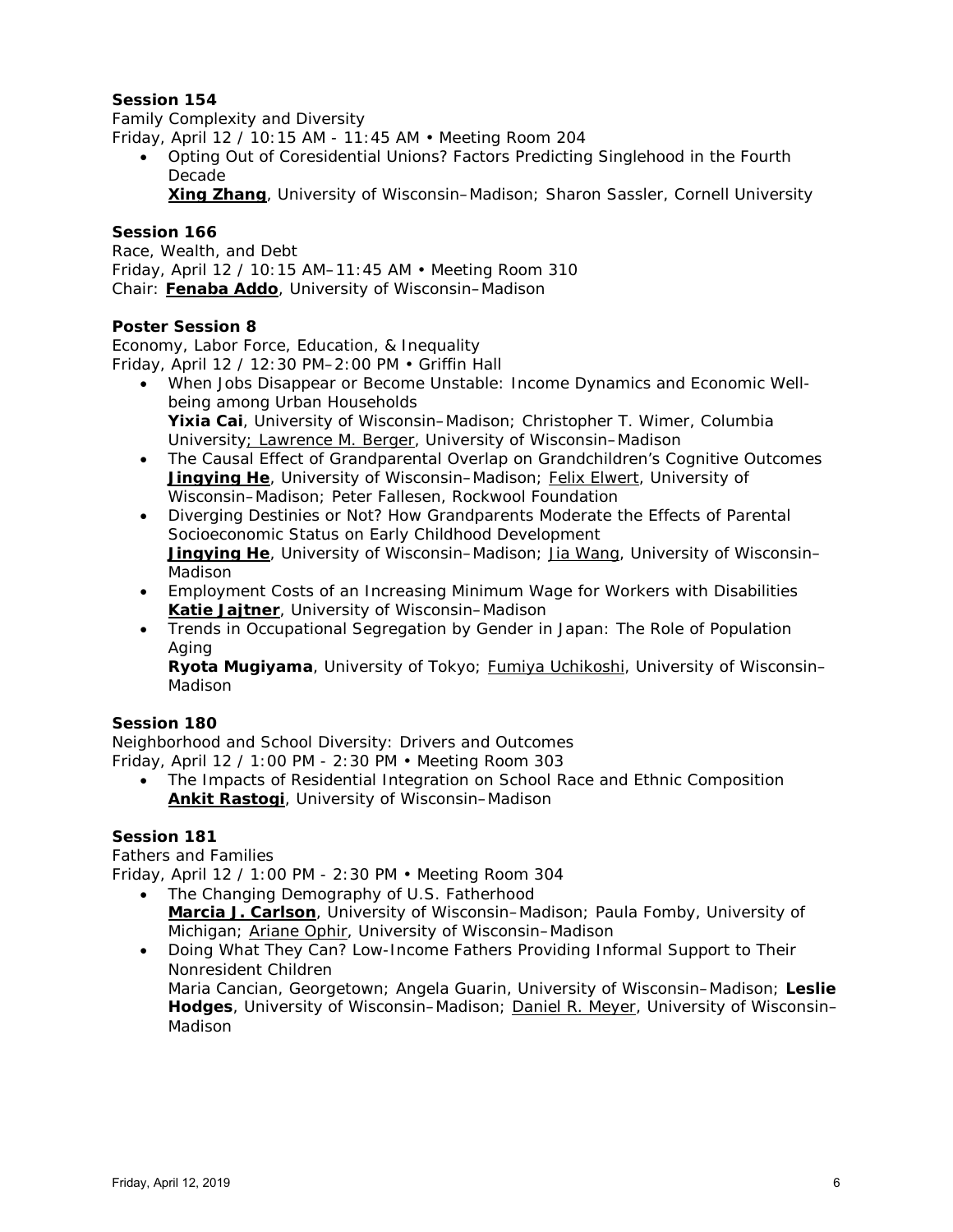Marriage, Family, Households, & Unions; Gender, Race, & Ethnicity Friday, April 12 / 2:30 PM - 4:00 PM • Griffin Hall

• Intergenerational Transfer and Elderly Welfare During the Era of Mobile Communication

**Yiyue Huangfu**, University of Wisconsin–Madison

- Rethinking the "Retreat from Marriage" in Japan **James M. Raymo**, University of Wisconsin–Madison; Shohei Yoda, National Institute of Population and Social Security Research; Fumiya Uchikoshi, University of Wisconsin–Madison
- Assortative Mating by Sibship Position in Japan: An Evaluation of Low Fertility, Family Norms, and Declining First Marriage Rates **Fumiya Uchikoshi**, University of Wisconsin–Madison; James M. Raymo, University of Wisconsin–Madison; Shohei Yoda, National Institute of Population and Social Security Research

## **Session 191**

Return Migration Friday, April 12 / 2:45 PM - 4:15 PM • Lone Star C Chair: **Mary M. Kritz**, University of Wisconsin

• Mixed-Migrant Experiences, Ethnic Hierarchies, and Geopolitical Remittances: Focus Groups With Returnees from Russia **Theodore P. Gerber**, University of Wisconsin–Madison; Jane Zavisca, University of Arizona

#### **Session 199**

Families and Inequality Friday, April 12 / 2:45 PM–4:15 PM • Meeting room 302 Discussant: **Lawrence M. Berger**, University of Wisconsin–Madison

#### **Session 204**

Spatial and Contextual Effects on Reproductive Health and Fertility Friday, April 12 / 2:45 PM - 4:15 PM • Meeting Room 308

• Fertility Decline and Rainfall Variation in Malawi **Monica J. Grant**, University of Wisconsin–Madison; Katherine J. Curtis, University of Wisconsin–Madison; Audrey Dorelien, University of Minnesota; Rachel Rosenfeld, University of Wisconsin–Madison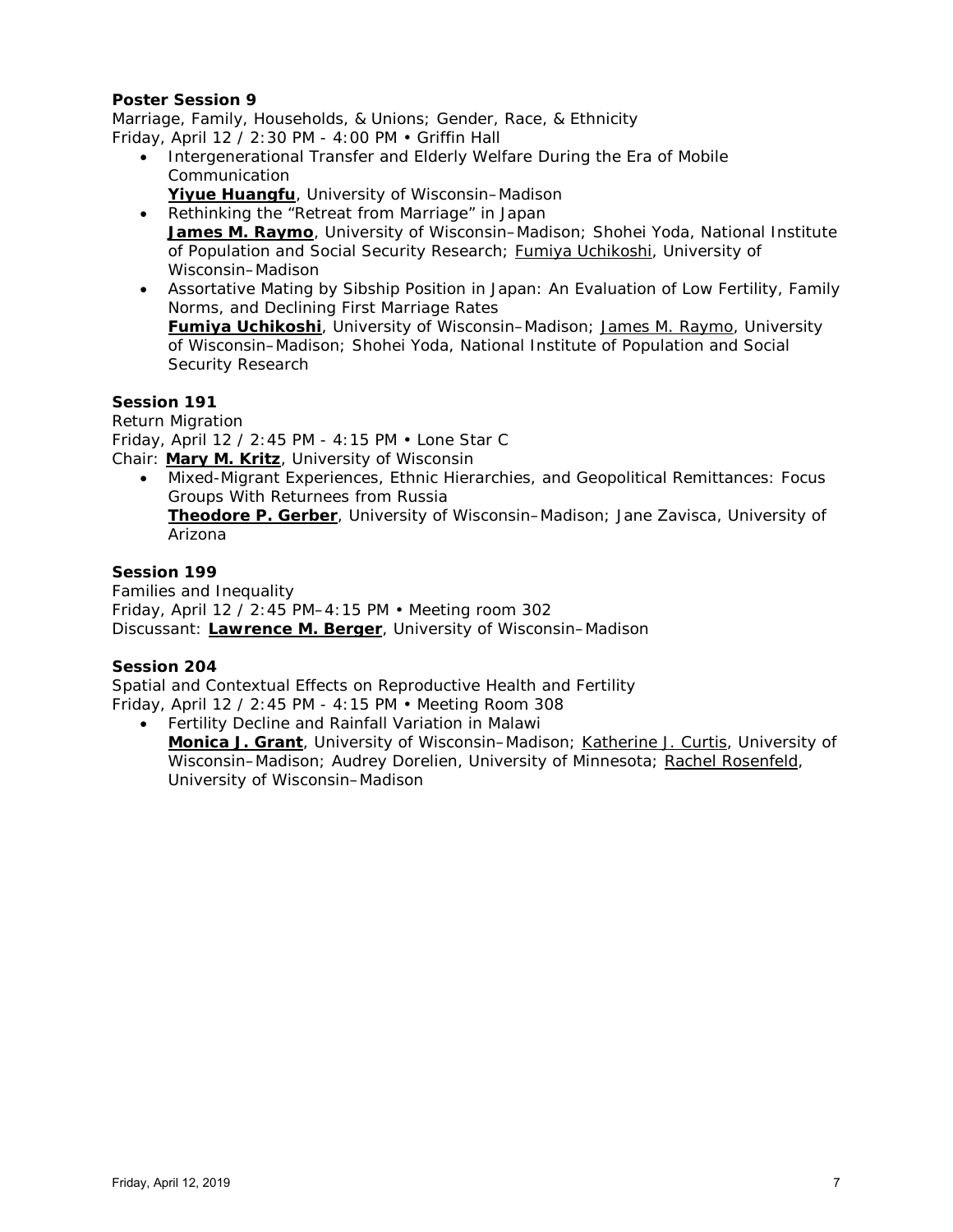Fertility, Family Planning, Sexual Behavior & Reproductive Health 2 Saturday, April 13 / 9:00 AM - 10:30 AM • Griffin Hall

- Union Formalization and Contraceptive Use in Southern Malawi **Monica J. Grant**, University of Wisconsin–Madison; Kirsten Stoebenau, University of Maryland; **Isabel Pike**, University of Wisconsin-Madison
- Understanding Associations Between State-Level Policy Factors and Very Short Inter-Pregnancy Intervals in the United States: The Role of County Urban-Rural Status **Renee Kramer**, University of Wisconsin–Madison; Deborah Ehrenthal, University of Wisconsin–Madison

#### **Session 213**

Maternal Morbidity and Mortality in the United States Saturday, April 13 / 9:15 AM - 10:45 AM, Meeting Room 211/212

• Adverse Maternal Outcomes Across the Rural-Urban Gradient in the United States **Madelyne Greene**, University of Wisconsin–Madison; Ellen Hartenbach, University of Wisconsin–Madison; H. Daphne Kuo, University of Wisconsin–Madison; Emily Shrider, University of Wisconsin–Madison; Deborah Ehrenthal, University of Wisconsin–Madison

#### **Session 218**

Family Histories and Economic Outcomes: Comparative European Perspectives Saturday, April 13 / 9:15 AM - 10:45 AM • Meeting Room 302 Discussant: **Elizabeth Thomson**, Stockholm University

#### **Session 221**

Housing, Homelessness, and Child/Youth Well-being

- Saturday, April 13 / 9:15 AM 10:45 AM Meeting Room 301
	- Multigenerational Class Gradients in Housing Tenure Trajectories in Young Adulthood **Qian He**, University of Wisconsin–Madison

#### **Session 222**

Trends, Determinants, and Consequences of the Length of Working Life Saturday, April 13 / 9:15 AM - 10:45 AM • Meeting Room 305

- Caring and Working Life Expectancy at 50: A Comparative Analysis of Gender Differences in Europe
	- **Ariane Ophir**, University of Wisconsin–Madison
- Beyond Gradual Assimilation: U.S. Male Immigrants' Working Life and Earnings **Leafia Ye**, University of Wisconsin–Madison

#### **Poster Session 11**

Health & Mortality 2

Saturday, April 13 / 11:00 AM - 12:30 PM • Griffin Hall • Impact of Neighborhood Quality on Mental and Physical Health in African Americans:

Evidence for the "Skin-Deep" Hypothesis **Julia Goodwin**, University of Wisconsin-Madison

# **Session 227**

International Evidence on Poverty and Social Policy Saturday, April 13 / 11:15 AM - 12:45 PM • Lone Star G

Chair: **Timothy M. Smeeding**, University of Wisconsin–Madison

• Children's Risks of Ever Experiencing Household Poverty: Evaluating Poverty Indicators and Estimating Single and Joint Risk Peter Fallesen, Rockwool Foundation; Lawrence M. Berger, University of Wisconsin-Madison; **Simone Johansen**, Rockwool Foundation; Marie Louise Schultz-Nielsen, Rockwool Foundation